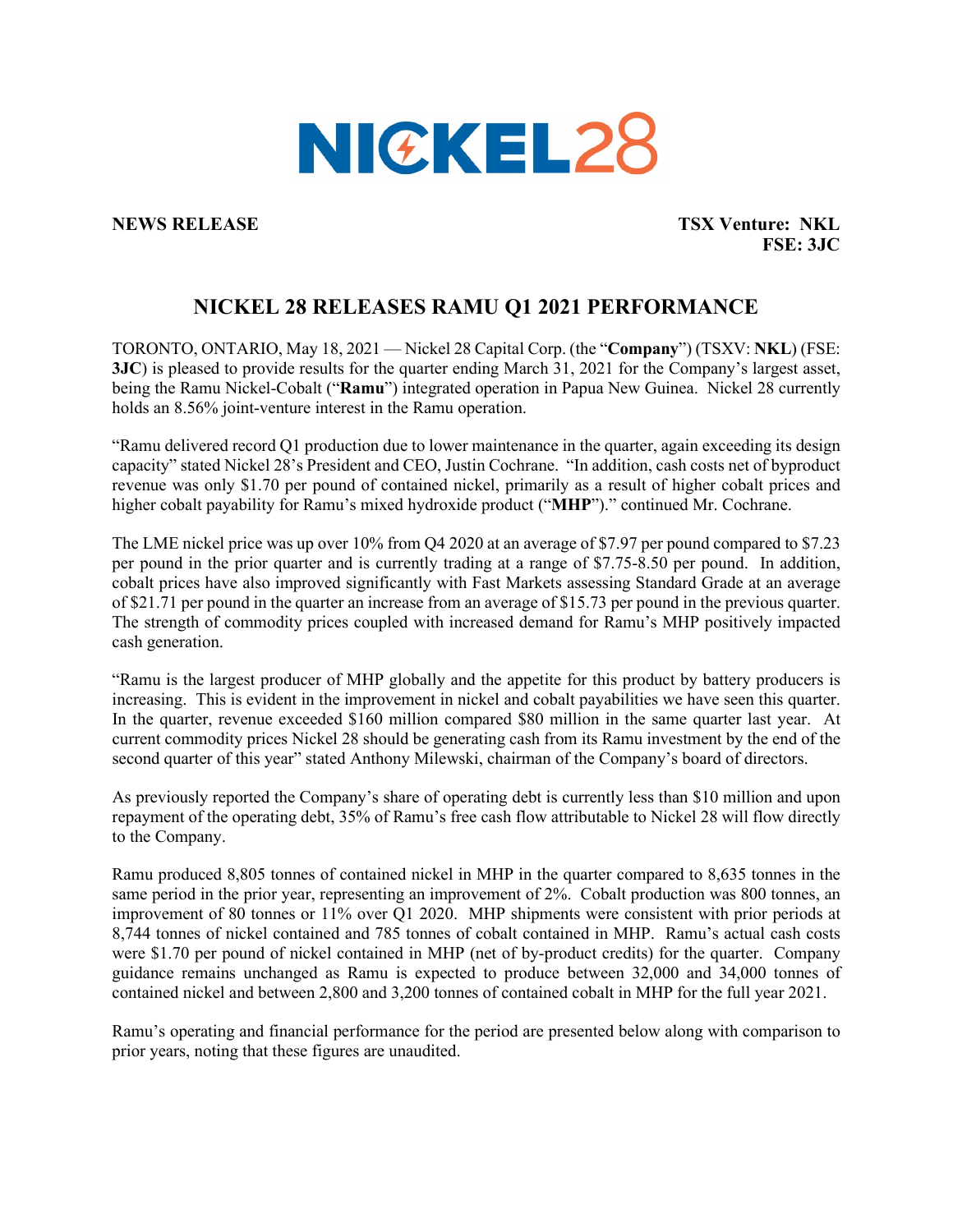|                                                         | 2018<br>Q <sub>1</sub> | 2019<br>$\mathbf{Q}$ 1 | 2020<br>Q1 | 2021<br>Q <sub>1</sub> |
|---------------------------------------------------------|------------------------|------------------------|------------|------------------------|
|                                                         |                        |                        |            |                        |
| Ore Processed (dry kt)                                  | 877                    | 800                    | 920        | 952                    |
| MHP Produced (dry tonne)                                | 21,688                 | 19.653                 | 21,177     | 22,845                 |
| Contained Nickel (tonne)                                | 8.210                  | 7,663                  | 8,635      | 8,805                  |
| Contained Cobalt (tonne)                                | 774                    | 704                    | 720        | 800                    |
| Nickel Capacity Utilization (% of design <sup>1</sup> ) | 101%                   | 94%                    | 106%       | 108%                   |
| MHP Shipped (dry tonne)                                 | 23,827                 | 17.219                 | 15,121     | 22,648                 |
| Contained Nickel (tonne)                                | 9,024                  | 6.588                  | 6,108      | 8,744                  |
| Contained Cobalt (tonne)                                | 861                    | 609                    | 522        | 785                    |
| Cash Cost Actual(2)                                     | \$0.63                 | \$2.44                 | \$2.05     | \$1.70                 |

 $Note (1)$  $Note (2)$  Ramu design capacity of 32,600 tonne/year contained Ni Actual Cash Cost net of byproduct credit

A. Nickel 28 has included certain performance measures in this press release that do not have any standardized meaning prescribed by international financial reporting standards (IFRS) including Cash Cost Actual. The presentation of these non-IFRS measures is intended to provide additional information and should not be considered in isolation or as a substitute for measures of performance prepared in accordance with IFRS. Other companies may calculate these non-IFRS measures differently. Note these figures have not been audited and are subject to change.

B. These figures have not been audited and are subject to change. The information presented above has not been audited by the company's independent accountants, should not be considered a substitute for audited financial statements, and should not be regarded as a representation by the company as to the actual financial results.

## **About Nickel 28**

Nickel 28 Capital Corp. is a nickel-cobalt producer through its 8.56% joint-venture interest in the producing, long-life and world-class Ramu Nickel-Cobalt Operation located in Papua New Guinea. Ramu provides Nickel 28 with significant attributable nickel and cobalt production thereby offering our shareholders direct exposure to two metals which are critical to the adoption of electric vehicles. In addition, Nickel 28 manages a portfolio of 13 nickel and cobalt royalties on development and exploration projects in Canada, Australia and Papua New Guinea.

## **Cautionary Note Regarding Forward-Looking Statements**

This news release contains certain information which constitutes 'forward-looking statements' and 'forward-looking information' within the meaning of applicable Canadian securities laws. Any statements that are contained in this news release that are not statements of historical fact may be deemed to be forwardlooking statements. Forward-looking statements are often identified by terms such as "may", "should", "anticipate", "expect", "potential", "believe", "intend" or the negative of these terms and similar expressions. Forward-looking statements in this news release include, but are not limited to: statements and figures with respect to the operational and financial results; statements with respect to the prospects of